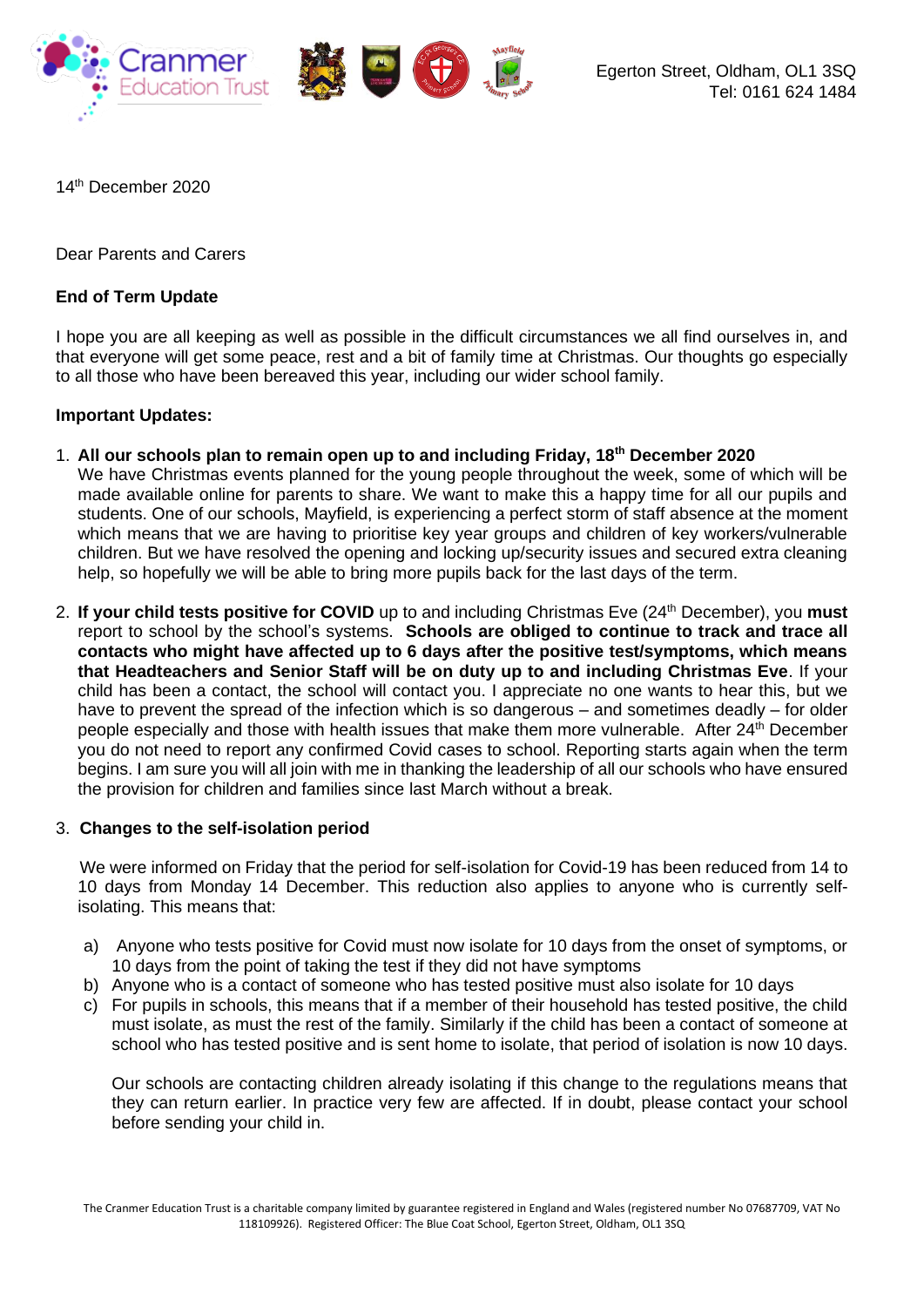



### 4. **In January and the new term**

We look forward to welcoming all our pupils back for Spring term but please do not send your child to school if they have any COVID symptoms. Keep them at home and get a test. Again, this is about preventing the spread of the infection. It is upsetting for children and frustrating for you if "bubbles" have to be sent home, so it is better to be safe than sorry.

For Blue Coat Year 11 pupils, there will, of course, be mock examinations, but the school has allowed time if students have symptoms and need to be tested. The main thing is to keep the communication with the school going.

# 5. **Remote Learning**

We have all come a long way over this last term in developing and delivering remote learning for young people – and there are further developments to follow including, where possible, online teaching if Year 6 pupils have to self-isolate (this is already in place for Years 7-13). It will focus on the key elements pupils will need for SATs and progression to secondary and will be quite focused and precise. The teacher may also be teaching half the class that is in school at the same time. So, if we do this, please can I ask parents to be aware that this not "normal" teaching. It makes big organisational demands on teachers and engaging pupils remotely is very different to engaging with them in the classroom.

### 5. **Mass Testing**

We are starting to hear about mass testing of pupils and/or staff which is to be rolled out first in London and the South East. We will send further details when we have them.

### 6. **What's important if your child has to isolate?**

- (a) Set aside the time for your young person to do their school work;
- (b) Ensure that the work teachers ask them to return is completed and returned by the system your school uses. If unsure, contact the school and ask.
- (c) Put things in place so that your child can log on to any live lessons. Sometimes it is as simple as making sure they are up and out of bed before you leave for work. If they get behind, they can start to lose heart.
- (d) Communicate with teachers and school staff. All our schools regularly contact pupils who are isolating, as part of pastoral care, and to check up on learning. Sadly, a small number of parents are not picking up calls. If there is a problem, please let the Headteacher know and we will do our best to help. We have to work together to support our young people.

Thank you!

### 7. **Public Examinations**

The government has confirmed that Key Stage 2 SATs in Reading and Maths **will** go ahead in the summer, as will GCSE and A-Level examinations.

There is a consultation ongoing on how these exams will be adjusted so that they are fair for all, including young people whose learning has been interrupted several times by COVID. We will know more in the Spring.

But this does emphasise the need for **all** Year 6, Year 11 and Year 13 to engage fully with remote learning, so that they are all in the best possible position for progression.

### 8. **Parent Meetings in Spring 2020**

Our intention is that these will go ahead, Covid-permitting, online. Further details to follow.